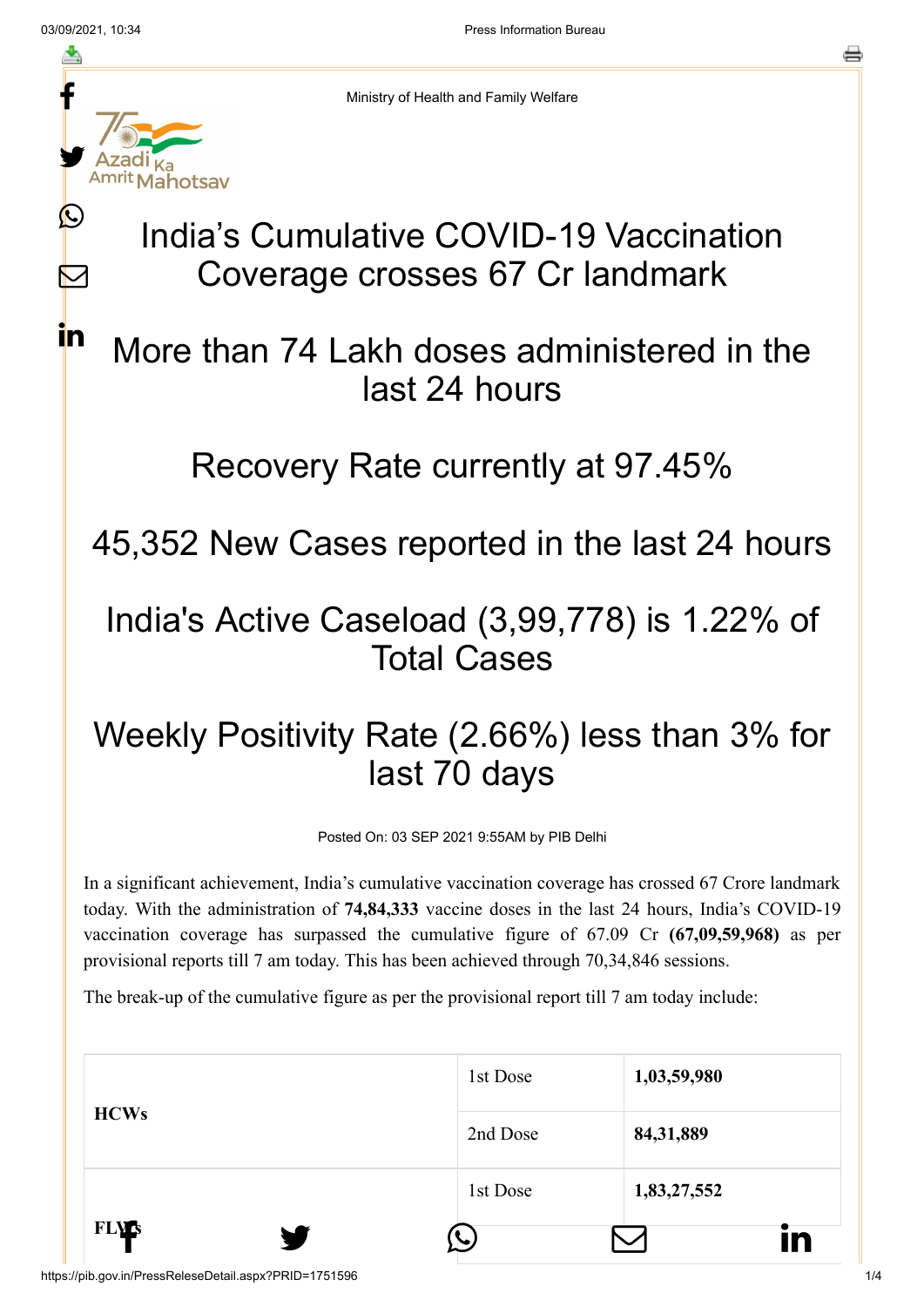03/09/2021, 10:34 Press Information Bureau

| f                                                            | 2nd Dose | 1,33,92,967     |
|--------------------------------------------------------------|----------|-----------------|
| Age Group 18-44 years<br>$\bigcirc$<br>Age Group 45-59 years | 1st Dose | 26, 38, 65, 685 |
|                                                              | 2nd Dose | 3,10,32,810     |
|                                                              | 1st Dose | 13,43,94,957    |
|                                                              | 2nd Dose | 5,65,34,391     |
| in                                                           | 1st Dose | 8,85,83,164     |
| Over 60 years                                                | 2nd Dose | 4,60,36,573     |
| <b>Total</b>                                                 |          | 67,09,59,968    |

The Union Government is committed to accelerating the pace and expanding the scope of COVID-19 vaccination throughout the country.

The recovery of **34,791** patients in the last 24 hours has increased the cumulative tally of recovered patients (since the beginning of the pandemic) to **3,20,63,616**.

Consequently, India's recovery rate stands at **97.45%.**



Sustained and collaborative efforts by the Centre and the States/UTs continue the trend of less than 50,000 Daily New Cases that is being reported for 68 consecutive days now.

[45,352 new cases](http://www.facebook.com/share.php?u=https://pib.gov.in/PressReleasePage.aspx?PRID=1751596) [were reported in the l](https://twitter.com/intent/tweet?url=https://pib.gov.in/PressReleasePage.aspx?PRID=1751596&text=India%E2%80%99s%20Cumulative%20COVID-19%20Vaccination%20Coverage%20crosses%2067%20Cr%20landmark)[ast 24 hours.](https://api.whatsapp.com/send?text=https://pib.gov.in/PressReleasePage.aspx?PRID=1751596)



https://pib.gov.in/PressReleseDetail.aspx?PRID=1751596 2/4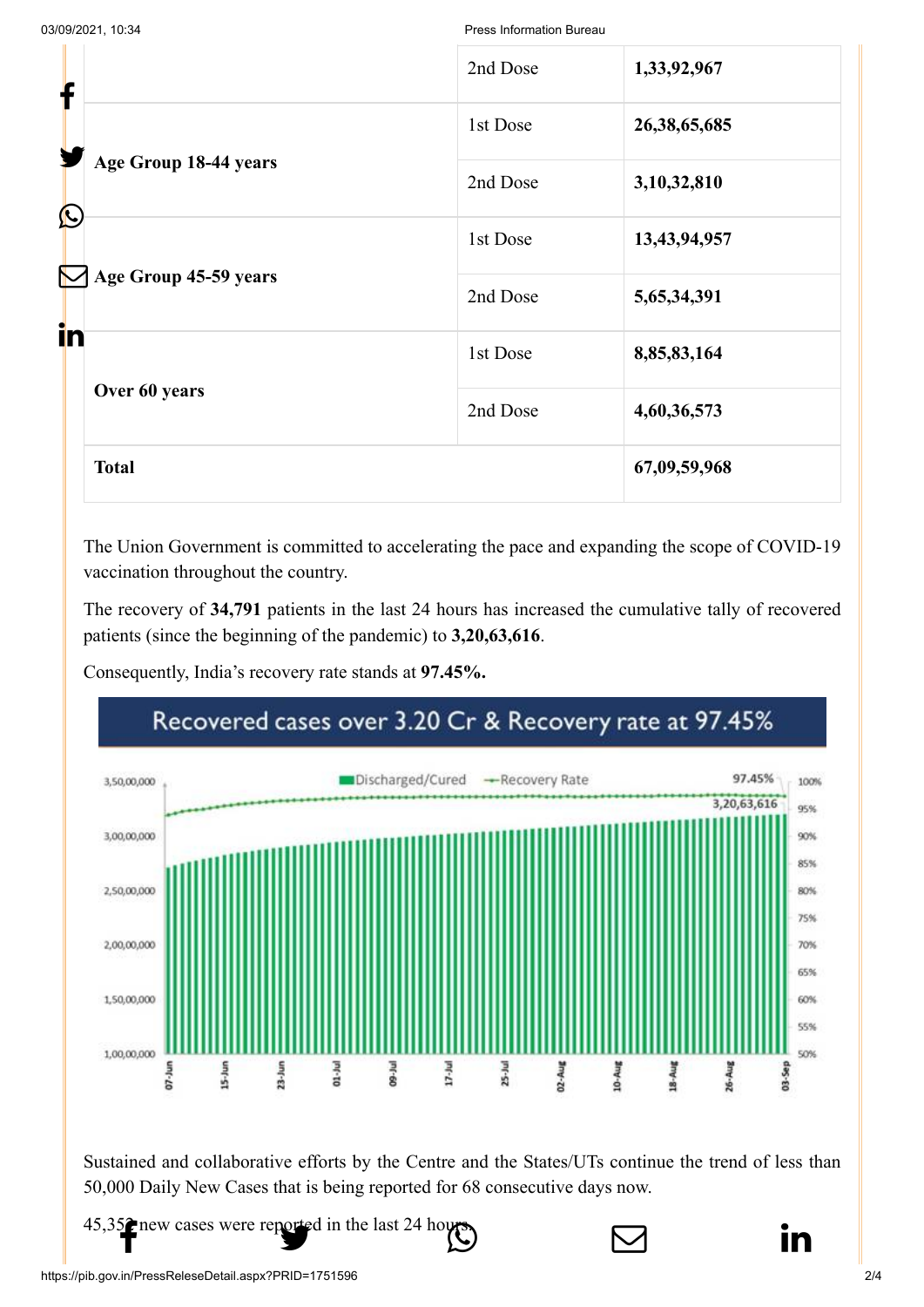03/09/2021, 10:34 Press Information Bureau



The Active Caseload is presently **3,99,778**. Active cases presently constitute **1.22%** of the country's total Positive Cases.



The testing capacity across the country continues to be expanded. The last 24 hours saw a total of 16,66,334 tests being conducted. India has so far conducted over **52.65 Cr (52,65,35,068)** cumulative tests.

While testing capacity has been enhanced across the country, **Weekly Positivity Rate at 2.66% remains less than 3% for the last 70 days now.** The **Daily Positivity rate stands at 2.72%.** The daily Positivity rate has remained below 5% for 88 consecutive days now.

 $f \qquad \qquad \bullet \qquad \circlearrowright \qquad \qquad \circlearrowright \qquad \qquad \bullet$